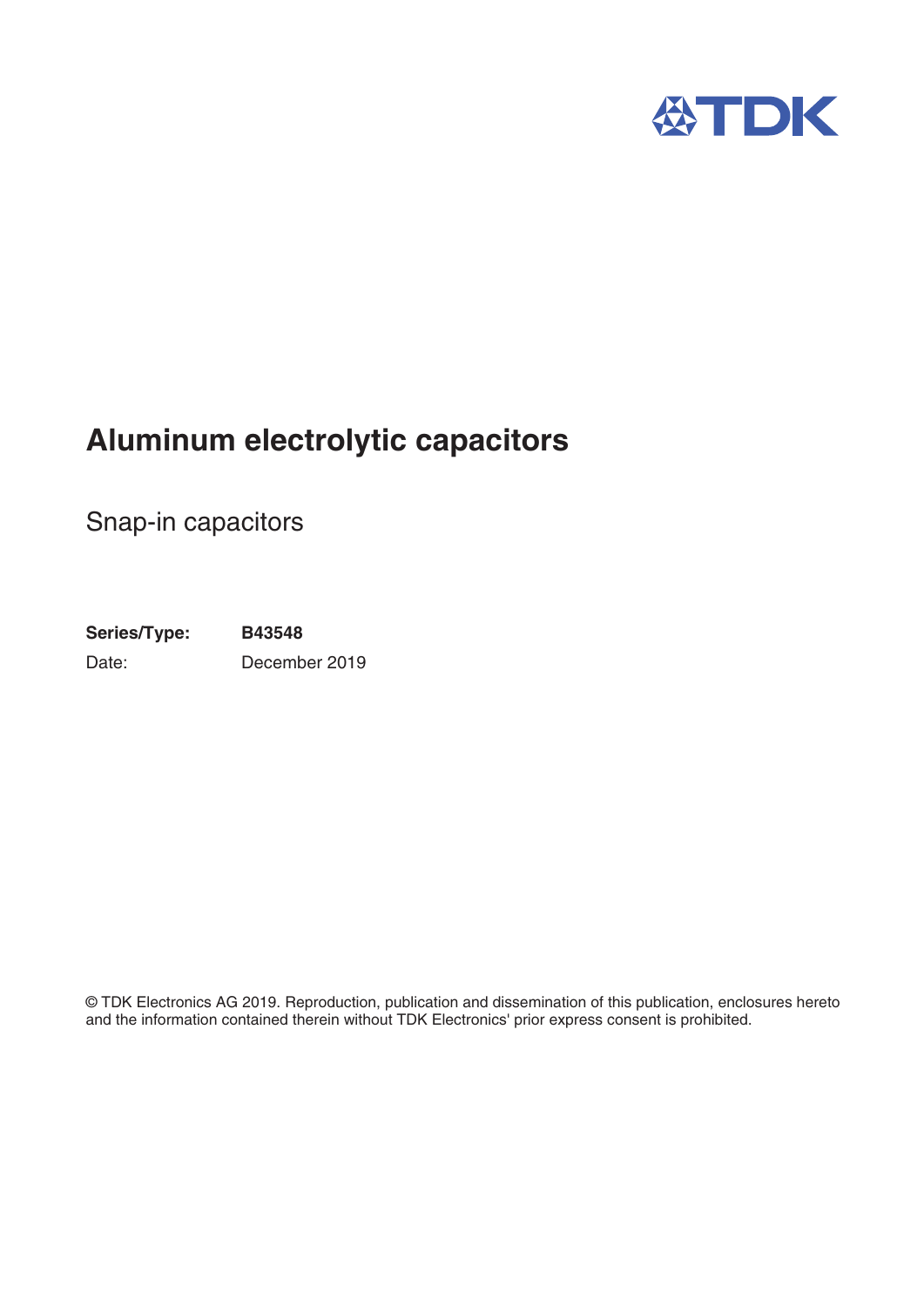#### **Snap-in capacitors B43548**

#### **Outstanding ripple current, compact 105** °**C**

## **Long-life grade capacitors**

#### **Applications**

- Servo drives
- Frequency converters
- Solar inverters
- Uninterruptible power supplies
- Professional power supplies
- Medical appliances
- $\blacksquare$  Not for automotive applications unless otherwise specified

#### **Features**

- Outstanding ripple current capability
- Improved charge/discharge robustness
- Base cooling available upon request for case sizes with diameters of 30 to 35 mm and lengths of 35 to 55 mm
- Very high CV product, compact
- $\blacksquare$  High reliability
- Extremely improved performance at high frequencies
- $\blacksquare$  Very low ESR at operating conditions above 50 °C
- Optimized internal thermal resistance
- Capacitors with all insulation versions pass the needle flame test according to IEC 60695-11-5 for all flame exposure times up to 120 s
- RoHS-compatible

#### **Construction**

- Rapid charge/discharge-proof, polar
- Aluminum case, fully insulated with PET
- Version with PVC insulation available upon request
- Version with PVC insulation and additional PET insulation cap on terminal side available for insulating the capacitor from the PCB
- Snap-in solder pins to hold component in place on PC-board
- $\blacksquare$  Minus pole marking on case surface
- $\blacksquare$  Minus pole not insulated from case
- Overload protection by safety vent on the case wall

#### **Terminals**

- $\blacksquare$  Standard version with 2 terminals.
	- 2 lengths available: 6.3 and 4.5 mm
- 3 terminals to ensure correct insertion: length 4.5 mm



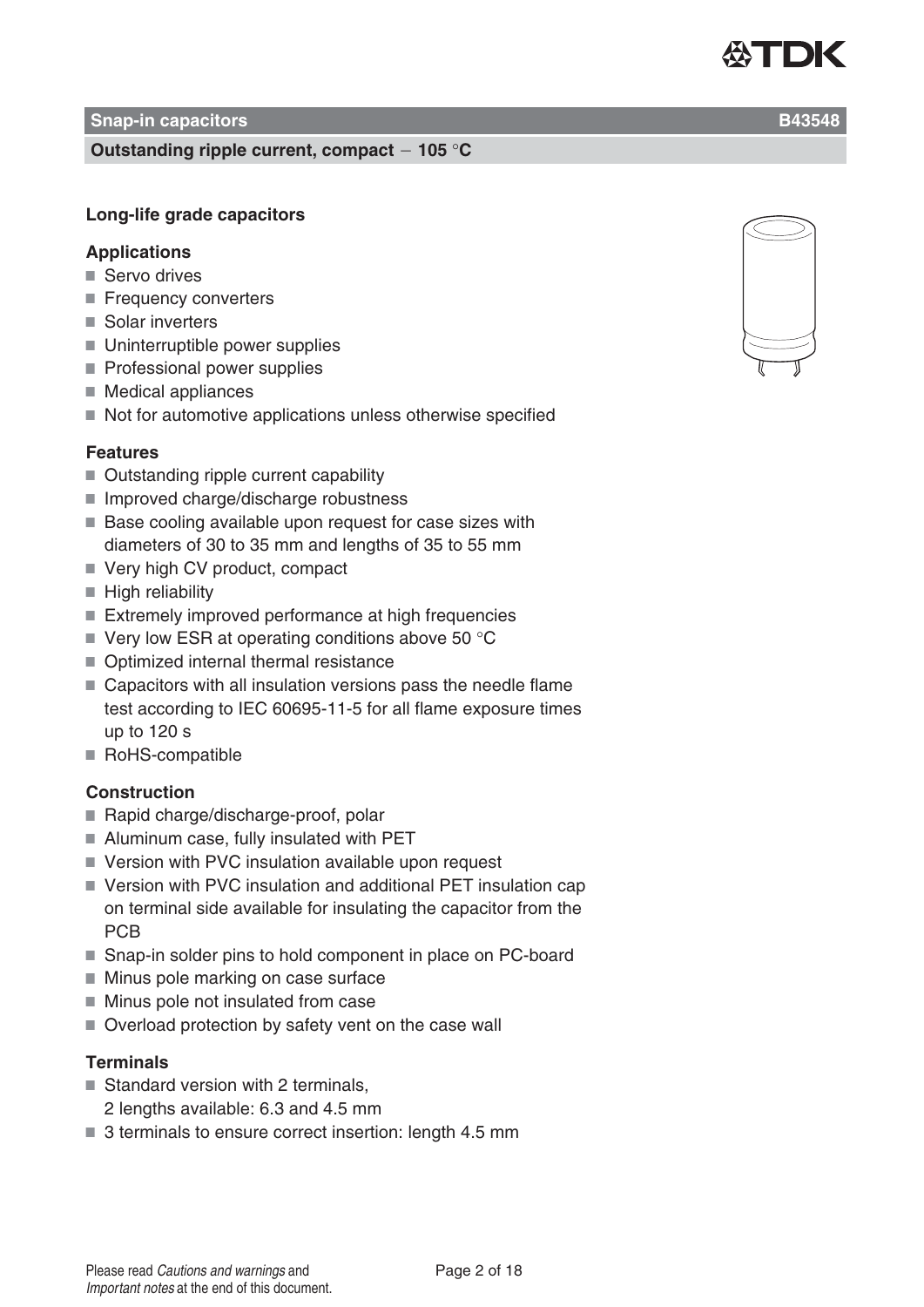

**Outstanding ripple current, compact 105** °**C**

## **Specifications and characteristics in brief**

| Rated voltage $V_{B}$                                                | 400  500 V DC                                                                                                                                                                                                                                                                                                           |                                          |                                        |                                          |                                        |  |  |  |
|----------------------------------------------------------------------|-------------------------------------------------------------------------------------------------------------------------------------------------------------------------------------------------------------------------------------------------------------------------------------------------------------------------|------------------------------------------|----------------------------------------|------------------------------------------|----------------------------------------|--|--|--|
| Surge voltage $V_s$                                                  | 1.10 $\cdot$ V <sub>R</sub>                                                                                                                                                                                                                                                                                             |                                          |                                        |                                          |                                        |  |  |  |
| Rated capacitance $C_{B}$                                            | 68  820 µF                                                                                                                                                                                                                                                                                                              |                                          |                                        |                                          |                                        |  |  |  |
| Capacitance tolerance                                                | $\pm 20\% \triangleq M$                                                                                                                                                                                                                                                                                                 |                                          |                                        |                                          |                                        |  |  |  |
| Dissipation factor tan $\delta$<br>(20 °C, 120 Hz)                   | tan $\delta \leq 0.15$                                                                                                                                                                                                                                                                                                  |                                          |                                        |                                          |                                        |  |  |  |
| Leakage current $I_{\text{leak}}$<br>$(5 \text{ min}, 20 \degree C)$ | $I_{\text{leak}} \le 0.3 \ \mu A \cdot \left(\frac{C_R}{\mu F} \cdot \frac{V_R}{V}\right)^{0.7} + 4 \ \mu A$                                                                                                                                                                                                            |                                          |                                        |                                          |                                        |  |  |  |
| Self-inductance ESL                                                  | Approx. 20 nH                                                                                                                                                                                                                                                                                                           |                                          |                                        |                                          |                                        |  |  |  |
| Useful life <sup><math>1</math></sup>                                | > 3000 h                                                                                                                                                                                                                                                                                                                | Requirements:                            |                                        |                                          |                                        |  |  |  |
| 105 °C; $V_R$ ; $I_{AC,R}$                                           |                                                                                                                                                                                                                                                                                                                         | $ \Delta C/C $                           |                                        | $\leq$ 20% of initial value              |                                        |  |  |  |
|                                                                      |                                                                                                                                                                                                                                                                                                                         | tan $\delta$                             |                                        |                                          | $\leq$ 2 times initial specified limit |  |  |  |
|                                                                      |                                                                                                                                                                                                                                                                                                                         | I <sub>leak</sub>                        |                                        |                                          | $\le$ initial specified limit          |  |  |  |
| Voltage endurance test                                               | 2000 h                                                                                                                                                                                                                                                                                                                  | Post test requirements:                  |                                        |                                          |                                        |  |  |  |
| 105 °C; $V_{B}$                                                      |                                                                                                                                                                                                                                                                                                                         | $ \Delta C/C $                           |                                        | $\leq$ 10% of initial value              |                                        |  |  |  |
|                                                                      |                                                                                                                                                                                                                                                                                                                         | $\tan \delta$                            |                                        | $\leq$ 1.3 times initial specified limit |                                        |  |  |  |
|                                                                      |                                                                                                                                                                                                                                                                                                                         | $I_{\text{leak}}$                        |                                        | $\le$ initial specified limit            |                                        |  |  |  |
| Rapid charge/discharge                                               | > 50 million cycles                                                                                                                                                                                                                                                                                                     | Requirements:                            |                                        |                                          |                                        |  |  |  |
| ≤35 °C; $\Delta V$ ≤ 150 V; 6 Hz                                     |                                                                                                                                                                                                                                                                                                                         | $ \Delta C/C $                           | $\leq$ 20% of initial value            |                                          |                                        |  |  |  |
|                                                                      |                                                                                                                                                                                                                                                                                                                         | tan $\delta$                             | $\leq$ 2 times initial specified limit |                                          |                                        |  |  |  |
|                                                                      | $\le$ initial specified limit<br>$I_{\text{leak}}$                                                                                                                                                                                                                                                                      |                                          |                                        |                                          |                                        |  |  |  |
|                                                                      | $V_B = 400$ 450 V                                                                                                                                                                                                                                                                                                       |                                          |                                        |                                          |                                        |  |  |  |
| Vibration resistance<br>test                                         | To IEC 60068-2-6, test Fc:<br>Frequency range 10 Hz  55 Hz, displacement amplitude 0.35 mm,<br>acceleration max. 5 g, duration $3 \times 2$ h.<br>Capacitor mounted by its body which is rigidly clamped to the work                                                                                                    |                                          |                                        |                                          |                                        |  |  |  |
|                                                                      | surface.                                                                                                                                                                                                                                                                                                                |                                          |                                        |                                          |                                        |  |  |  |
| Characteristics at low                                               | Max. impedance                                                                                                                                                                                                                                                                                                          | $\mathsf{V}_\mathsf{R}$                  | 400 V                                  | 450 V                                    | 500 V                                  |  |  |  |
| temperature                                                          | ratio at 100 Hz                                                                                                                                                                                                                                                                                                         | Z $_{-25\degree C}$ / Z $_{20\degree C}$ | $\overline{4}$                         | 5                                        | 3                                      |  |  |  |
|                                                                      |                                                                                                                                                                                                                                                                                                                         | $Z_{-40\degree}C/Z_{20\degree}C$         | 14                                     | 16                                       | $\overline{7}$                         |  |  |  |
|                                                                      |                                                                                                                                                                                                                                                                                                                         |                                          |                                        |                                          |                                        |  |  |  |
| <b>IEC climatic category</b>                                         | To IEC 60068-1:<br>$V_B \le 450$ V DC: 25/105/56 (-25 °C/+105 °C/56 days damp heat test)<br>$V_B$ = 500 V DC: 40/105/56 (-40 °C/+105 °C/56 days damp heat test)<br>The capacitors can be operated in the temperature range of<br>$-40$ °C to +105 °C but the impedance at $-40$ °C must be taken into<br>consideration. |                                          |                                        |                                          |                                        |  |  |  |
| Sectional specification                                              | IEC 60384-4                                                                                                                                                                                                                                                                                                             |                                          |                                        |                                          |                                        |  |  |  |

1) Refer to chapter "General technical information, 5 Useful life" on how to interpret useful life.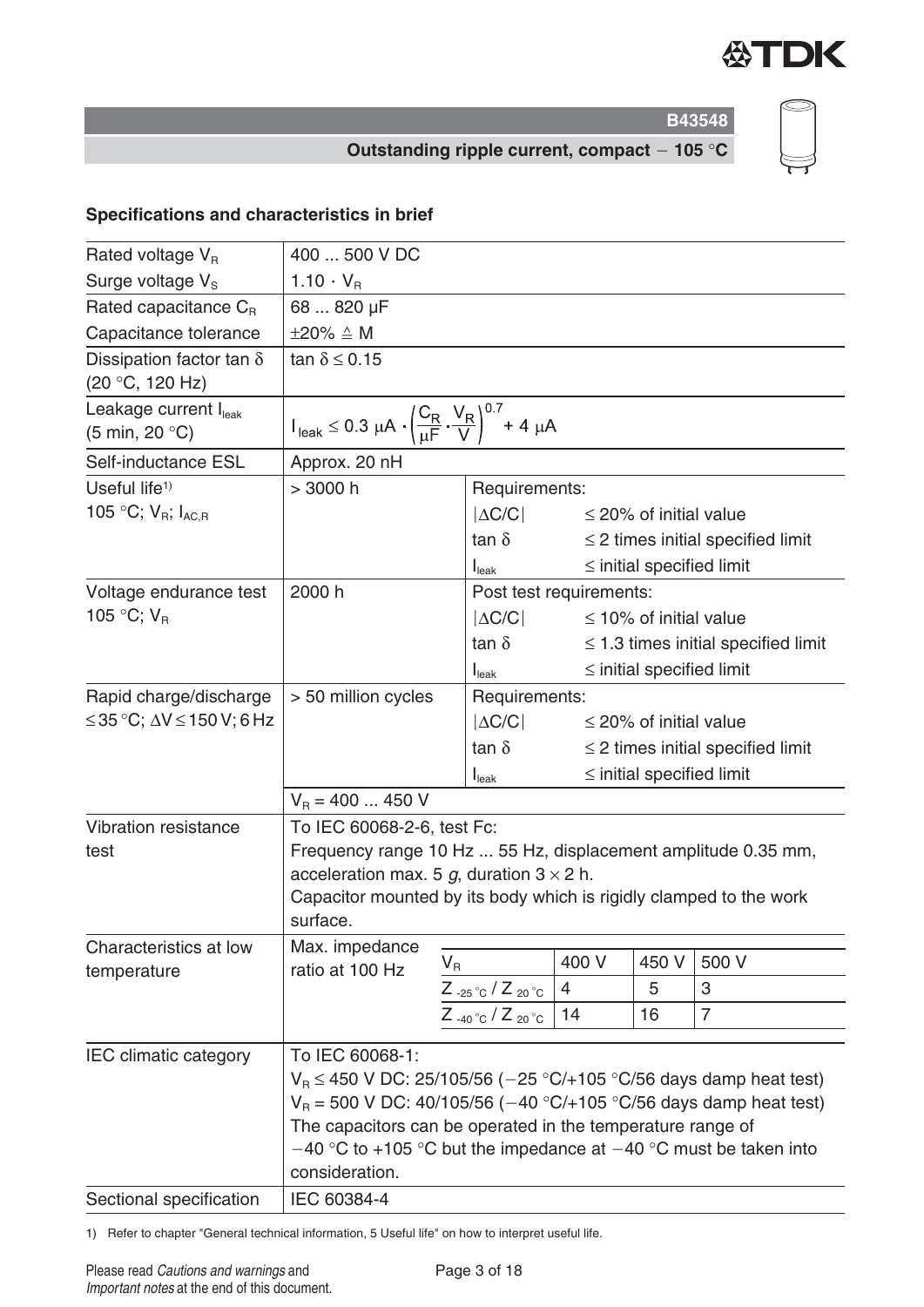



**Outstanding ripple current, compact 105** °**C**

#### **Dimensional drawings**

#### **Snap-in capacitors with standard insulation (PET)**





Snap-in terminals, length  $(6.3 \pm 1)$  mm.

Also available in a shorter version with a length of  $(4.5 - 1)$  mm.

Insulation is marked with "PET" on the sleeve. Safety vent on the case wall.

| Dimensions (mm) |         | Approx.   | Packing      |
|-----------------|---------|-----------|--------------|
| $d + 1$         | $\pm 2$ | weight(g) | units (pcs.) |
| 25              | 25      | 13        | 130          |
| 25              | 30      | 17        | 130          |
| 25              | 35      | 19        | 130          |
| 25              | 40      | 22        | 130          |
| 25              | 45      | 25        | 130          |
| 25              | 50      | 29        | 130          |
| 25              | 55      | 32        | 130          |

Snap-in capacitors are also available with 3 terminals (length  $(4.5 - 1)$  mm). Insulation is marked with "PET" on the sleeve. Safety vent on the case wall.

| Dimensions (mm) |     | Approx.   | Packing      |  |  |  |  |
|-----------------|-----|-----------|--------------|--|--|--|--|
| $d + 1$         | 1±2 | weight(g) | units (pcs.) |  |  |  |  |
| $\overline{30}$ | 25  | 17        | 80           |  |  |  |  |
| 30              | 30  | 23        | 80           |  |  |  |  |
| 30              | 35  | 29        | 80           |  |  |  |  |
| 30              | 40  | 36        | 80           |  |  |  |  |
| 30              | 45  | 41        | 80           |  |  |  |  |
| 30              | 50  | 46        | 80           |  |  |  |  |
| 30              | 55  | 53        | 80           |  |  |  |  |
| 35              | 25  | 22        | 60           |  |  |  |  |
| 35              | 30  | 29        | 60           |  |  |  |  |
| 35              | 35  | 36        | 60           |  |  |  |  |
| 35              | 40  | 41        | 60           |  |  |  |  |
| 35              | 45  | 56        | 60           |  |  |  |  |
| 35              | 50  | 70        | 60           |  |  |  |  |
| 35              | 55  | 81        | 60           |  |  |  |  |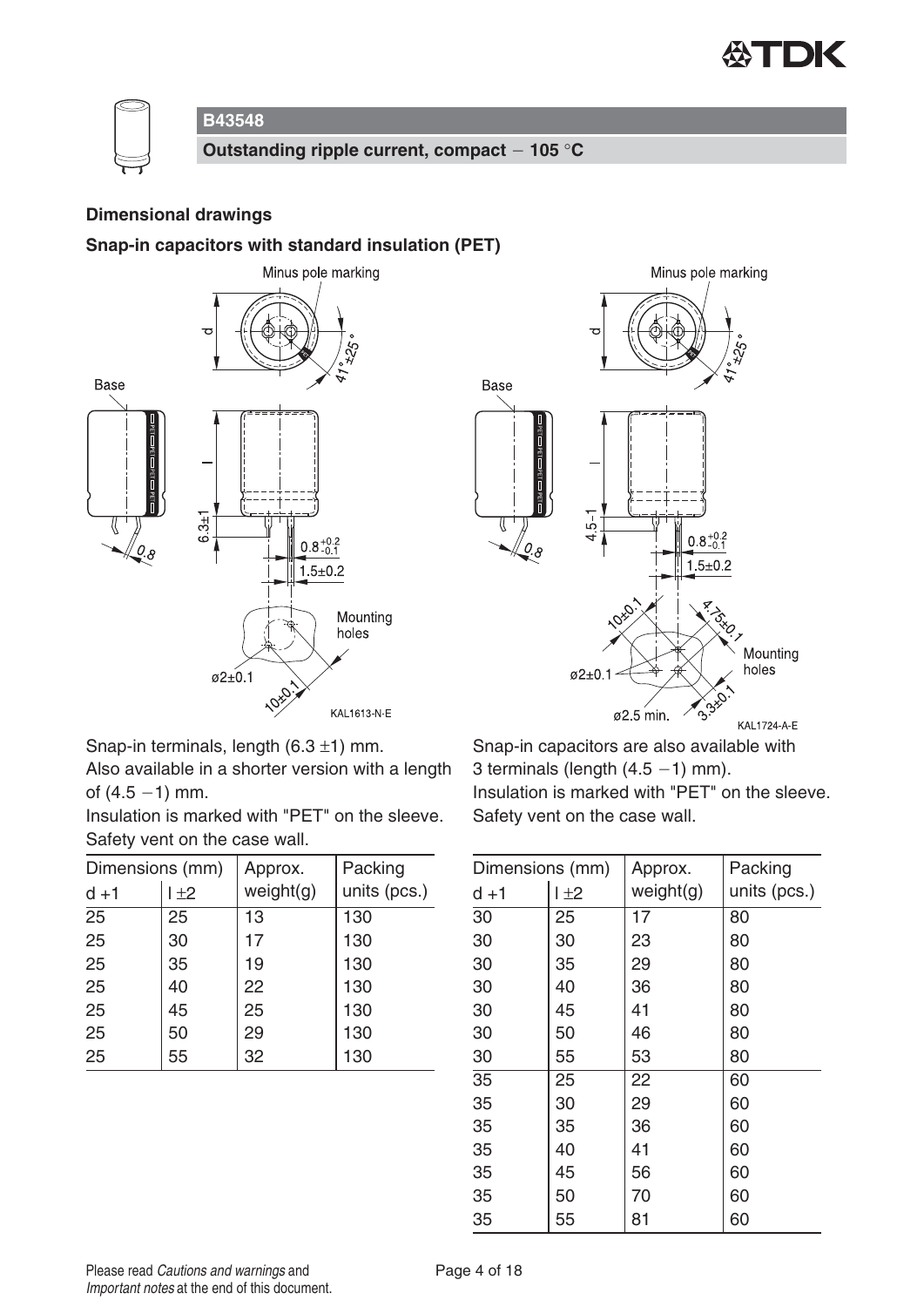

**B43548 Outstanding ripple current, compact 105** °**C**



## Minus pole marking Base  $(0.2)$   $\Omega$  $63^{+1}_{-14}$  $0.8^{+0.2}_{-0.1}$  $\Omega$ 8  $1.5 + 0.2$ d 10:0. Mountina holes  $\varphi$ 2±0.1 KAL1587-V-E

## **Snap-in capacitors with PVC insulation and PET insulation cap on terminal side**



Snap-in terminals, length  $(6.3 + 1/-1.4)$  mm. Also available in a shorter version with a length of  $(4.5 - 1.4)$  mm. PET insulation cap is positioned under the insulation sleeve. Safety vent on the case wall.

| Dimensions (mm) |               | Approx.   | Packing      |
|-----------------|---------------|-----------|--------------|
| $d + 1.4$       | $1 + 2.2 - 2$ | weight(g) | units (pcs.) |
| 25              | 25            | 13        | 115          |
| 25              | 30            | 17        | 115          |
| 25              | 35            | 19        | 115          |
| 25              | 40            | 22        | 115          |
| 25              | 45            | 25        | 115          |
| 25              | 50            | 29        | 115          |
| 25              | 55            | 32        | 115          |

Snap-in capacitors are also available with 3 terminals (length  $(4.5 - 1.4)$  mm). PET insulation cap is positioned under the insulation sleeve.

Safety vent on the case wall.

| Dimensions (mm) |                | Approx.   | Packing      |
|-----------------|----------------|-----------|--------------|
| $d + 1.4$       | $1 + 2.2 / -2$ | weight(g) | units (pcs.) |
| 30              | 25             | 17        | 80           |
| 30              | 30             | 23        | 80           |
| 30              | 35             | 29        | 80           |
| 30              | 40             | 36        | 80           |
| 30              | 45             | 41        | 80           |
| 30              | 50             | 46        | 80           |
| 30              | 55             | 53        | 80           |
| 35              | 25             | 22        | 60           |
| 35              | 30             | 29        | 60           |
| 35              | 35             | 36        | 60           |
| 35              | 40             | 41        | 60           |
| 35              | 45             | 56        | 60           |
| 35              | 50             | 70        | 60           |
| 35              | 55             | 81        | 60           |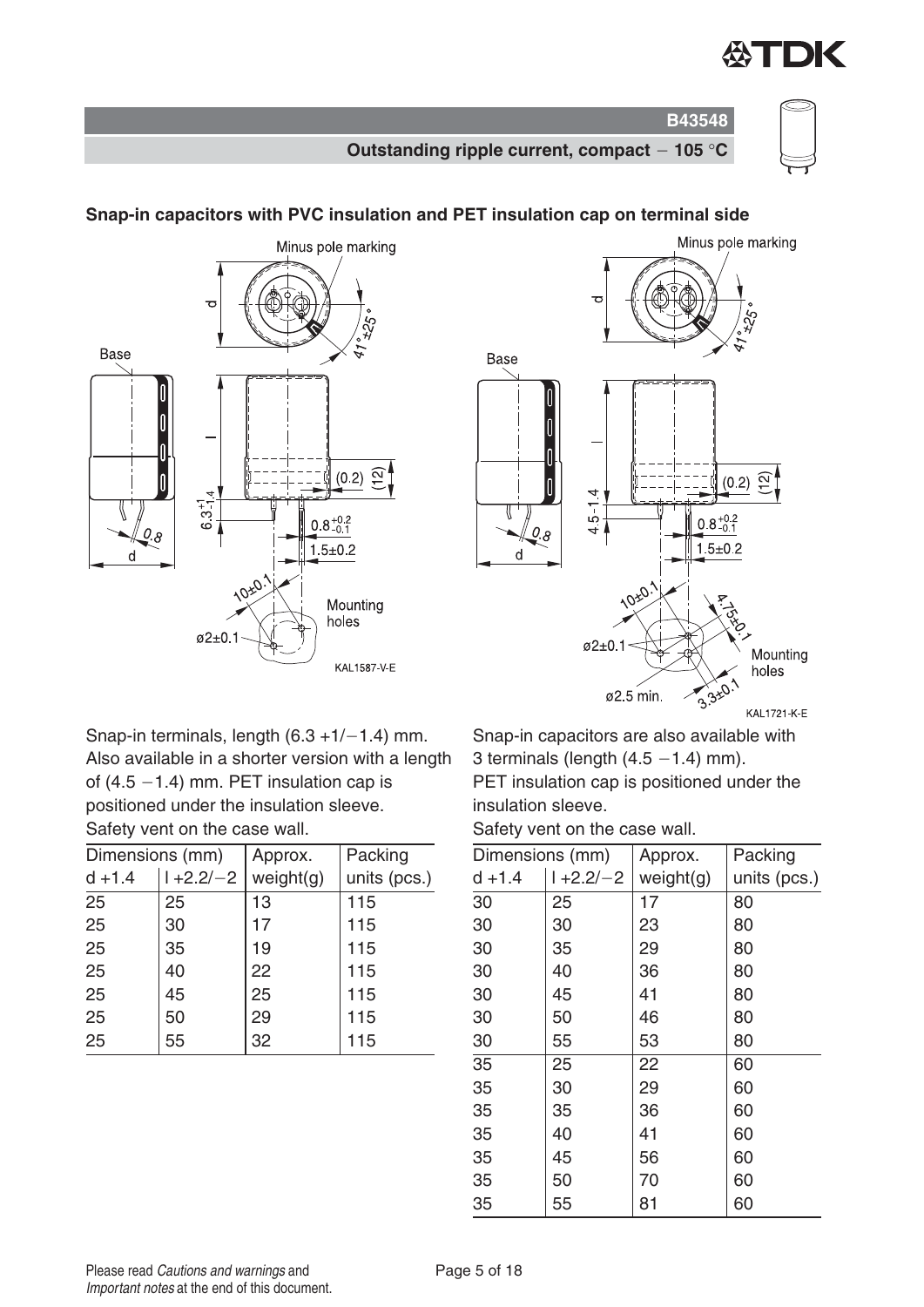



**Outstanding ripple current, compact 105** °**C**

#### **Packing of snap-in capacitors**



For ecological reasons the packing is pure cardboard.

## **Ordering codes for terminal styles and insulation features**

Identification in 3rd block of ordering code

| Snap-in capacitors        |                    |                  |  |  |  |  |
|---------------------------|--------------------|------------------|--|--|--|--|
| <b>Terminal version</b>   | Insulation version |                  |  |  |  |  |
|                           | <b>PET</b>         | PVC plus PET cap |  |  |  |  |
| Standard terminals 6.3 mm | <b>M060</b>        | <b>M080</b>      |  |  |  |  |
| Short terminals 4.5 mm    | M067               | M087             |  |  |  |  |
| 3 terminals 4.5 mm        | M062               | M082             |  |  |  |  |

Ordering examples:

- 
- B43548A5107M067 } snap-in capacitor with short terminals and PET insulation
- 
- B43548A5107M062 } snap-in capacitor with 3 terminals and PET insulation
- 
- B43548A5107M080 } snap-in capacitor with standard terminals and PVC insulation with additional PET insulation cap on terminal side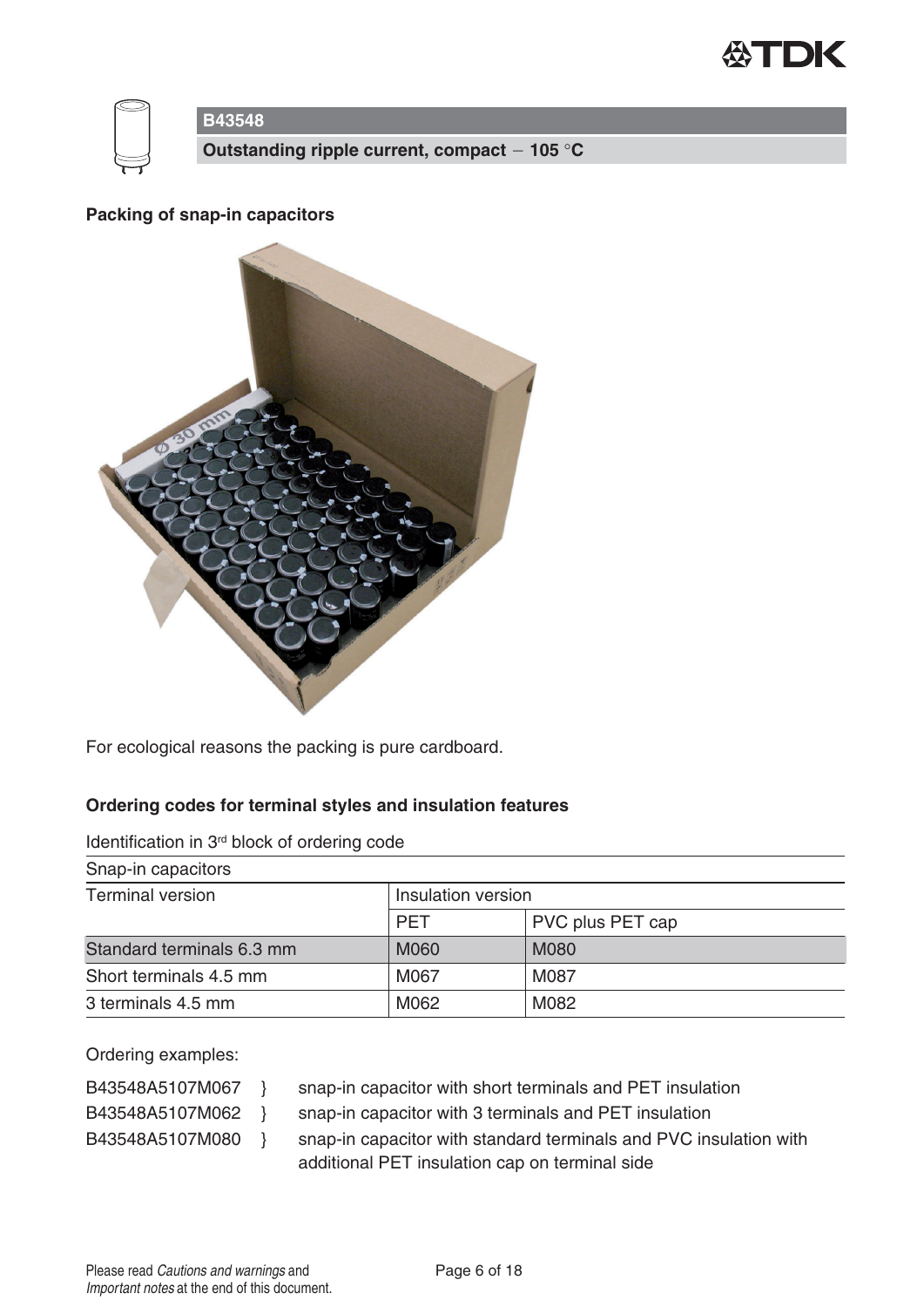

## **Outstanding ripple current, compact 105** °**C**

## **Overview of available types**

The capacitance and voltage ratings listed below are available in different case sizes upon request. Other voltage and capacitance ratings are also available upon request.

| $V_R$ (V DC) | 400                               | 450            | 500            |
|--------------|-----------------------------------|----------------|----------------|
|              | Case dimensions $d \times l$ (mm) |                |                |
| $C_R(\mu F)$ |                                   |                |                |
| 68           |                                   |                | $25 \times 25$ |
| 82           |                                   |                | $25 \times 30$ |
| 100          |                                   | $25 \times 25$ | $25 \times 35$ |
|              |                                   |                | $30 \times 25$ |
| 120          | $25 \times 25$                    | $25 \times 30$ | $25 \times 35$ |
|              |                                   |                | $30 \times 30$ |
| 150          | $25 \times 30$                    | $25 \times 35$ | $25 \times 45$ |
|              |                                   | $30 \times 25$ | $30 \times 35$ |
|              |                                   |                | $35 \times 25$ |
| 180          | $25 \times 35$                    | $25 \times 40$ | $25 \times 50$ |
|              | $30 \times 25$                    | $30\times30$   | $30 \times 35$ |
|              |                                   | $35 \times 25$ | $35 \times 30$ |
| 220          | $25 \times 35$                    | $25 \times 45$ | $25 \times 55$ |
|              | $30 \times 30$                    | $30 \times 35$ | $30 \times 40$ |
|              |                                   | $35 \times 30$ | $35 \times 35$ |
| 270          | $25 \times 40$                    | $25 \times 50$ | $30 \times 50$ |
|              | $30 \times 35$                    | $30\times40$   | $35 \times 40$ |
|              | $35 \times 25$                    | $35 \times 30$ |                |
| 330          | $25 \times 50$                    | $30 \times 45$ | $30 \times 55$ |
|              | $30 \times 35$                    | $35\times35$   | $35 \times 45$ |
|              | $35 \times 30$                    |                |                |
| 390          | $25 \times 55$                    | $30 \times 50$ | $35 \times 50$ |
|              | $30 \times 40$                    | $35 \times 40$ |                |
|              | $35\times35$                      |                |                |
| 470          | $30 \times 45$                    | $30\times55$   | $35\times55$   |
|              | $35\times35$                      | $35 \times 45$ |                |
| 560          | $30 \times 55$                    | $35\times50$   |                |
|              | $35 \times 40$                    |                |                |
| 680          | $35 \times 50$                    |                |                |
| 820          | $35 \times 55$                    |                |                |
|              |                                   |                |                |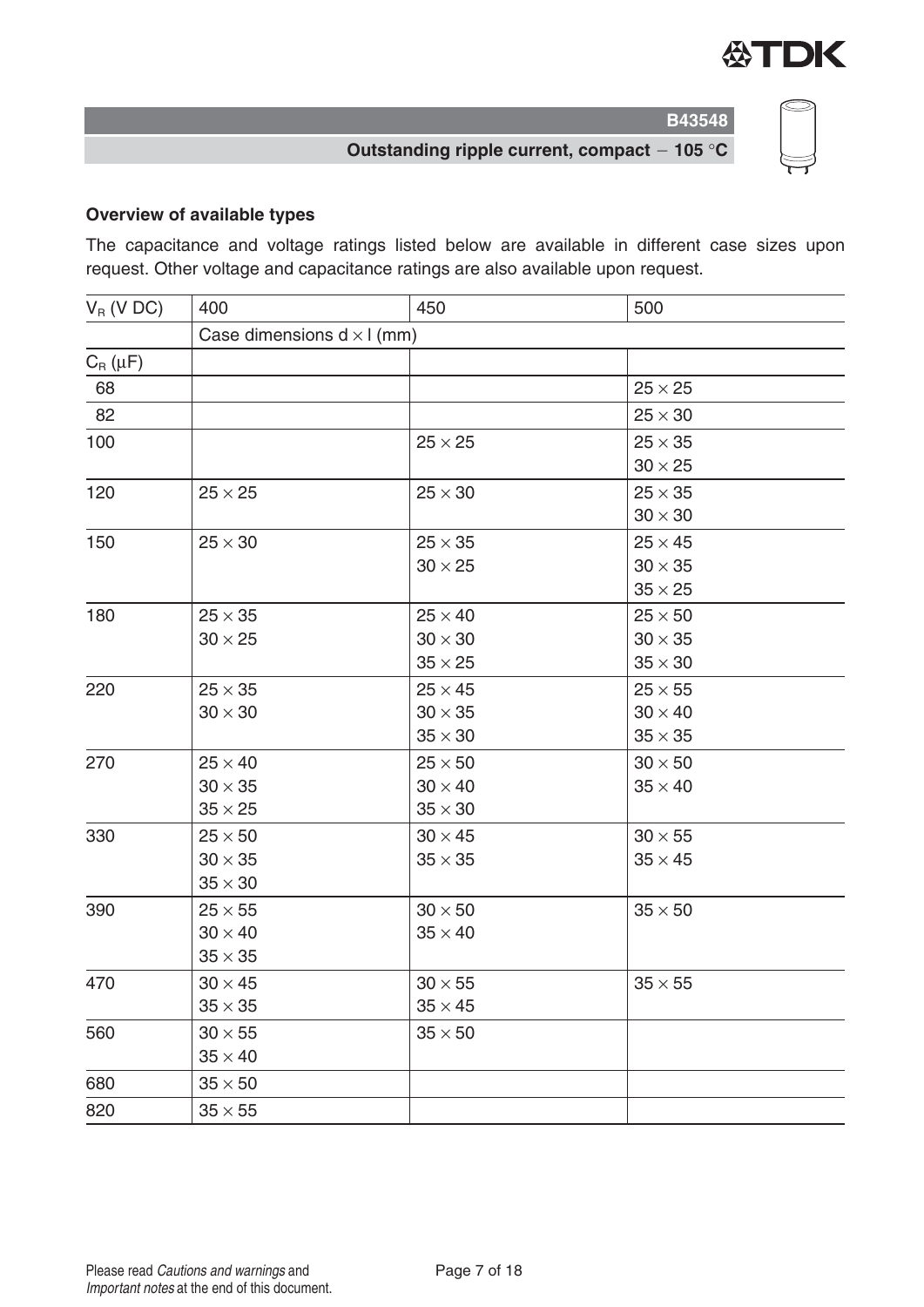



**Outstanding ripple current, compact 105** °**C**

## **Technical data and ordering codes**

| $C_R$            | Case           | $ESR_{typ}$ | $ESR_{typ}$ | $Z_{\sf max}$ | $I_{AC,max}$ | $I_{AC,max}$ | $I_{AC,R}$ | Ordering code    |
|------------------|----------------|-------------|-------------|---------------|--------------|--------------|------------|------------------|
| 100 Hz           | dimensions     | 100 Hz      | 300 Hz      | 10 kHz        | 100 Hz       | 100 Hz       | 100 Hz     | (composition see |
| 20 °C            | $d \times I$   | 20 °C       | 60 °C       | 20 °C         | 60 °C        | 85 °C        | 105 °C     | below)           |
| μF               | mm             | $m\Omega$   | $m\Omega$   | $m\Omega$     | A            | A            | A          |                  |
| $V_R = 400 V DC$ |                |             |             |               |              |              |            |                  |
| 120              | $25 \times 25$ | 730         | 190         | 1070          | 2.37         | 1.87         | 1.17       | B43548A9127M0*#  |
| 150              | $25 \times 30$ | 580         | 150         | 860           | 2.77         | 2.18         | 1.37       | B43548A9157M0*#  |
| 180              | $25 \times 35$ | 480         | 120         | 710           | 3.16         | 2.49         | 1.57       | B43548A9187M0*#  |
| 180              | $30 \times 25$ | 480         | 120         | 710           | 3.32         | 2.62         | 1.64       | B43548B9187M0*#  |
| 220              | $25 \times 35$ | 400         | 110         | 590           | 3.58         | 2.82         | 1.77       | B43548A9227M0*#  |
| 220              | $30 \times 30$ | 390         | 100         | 580           | 3.80         | 3.00         | 1.88       | B43548B9227M0*#  |
| 270              | $25 \times 40$ | 320         | 85          | 480           | 4.15         | 3.27         | 2.05       | B43548A9277M0*#  |
| 270              | $30 \times 35$ | 320         | 80          | 470           | 4.37         | 3.45         | 2.17       | B43548B9277M0*#  |
| 270              | $35 \times 25$ | 320         | 80          | 470           | 4.55         | 3.58         | 2.24       | B43548C9277M0*#  |
| 330              | $25 \times 50$ | 260         | 70          | 390           | 4.86         | 3.84         | 2.41       | B43548A9337M0*#  |
| 330              | $30 \times 35$ | 260         | 65          | 390           | 4.98         | 3.92         | 2.46       | B43548B9337M0*#  |
| 330              | $35 \times 30$ | 260         | 65          | 390           | 5.21         | 4.11         | 2.66       | B43548C9337M0*#  |
| 390              | $25 \times 55$ | 220         | 60          | 340           | 5.52         | 4.36         | 2.73       | B43548A9397M0*#  |
| 390              | $30 \times 40$ | 220         | 55          | 330           | 5.60         | 4.42         | 2.86       | B43548B9397M0*#  |
| 390              | $35 \times 35$ | 220         | 55          | 330           | 5.84         | 4.60         | 2.98       | B43548C9397M0*#  |
| 470              | $30 \times 45$ | 180         | 45          | 280           | 6.42         | 5.06         | 3.28       | B43548A9477M0*#  |
| 470              | $35 \times 35$ | 180         | 45          | 270           | 6.56         | 5.17         | 3.34       | B43548B9477M0*#  |
| 560              | $30 \times 55$ | 160         | 40          | 230           | 7.35         | 5.80         | 3.76       | B43548A9567M0*#  |
| 560              | $35 \times 40$ | 160         | 40          | 230           | 7.42         | 5.85         | 3.79       | B43548B9567M0*#  |
| 680              | $35 \times 50$ | 130         | 32          | 190           | 8.56         | 6.75         | 4.38       | B43548A9687M0*#  |
| 820              | $35 \times 55$ | 110         | 26          | 160           | 9.80         | 7.73         | 5.01       | B43548A9827M0*#  |

#### **Composition of ordering code**

- $* =$  Insulation feature  $* =$  Terminal style
	- $6 = PET$  insulation
- 
- 8 = PVC insulation with additional PET insulation cap on terminal side
- $0 =$  snap-in standard terminals (6.3 mm)  $2 =$  snap-in 3 terminals (4.5 mm)
- $7 =$  snap-in short terminals (4.5 mm)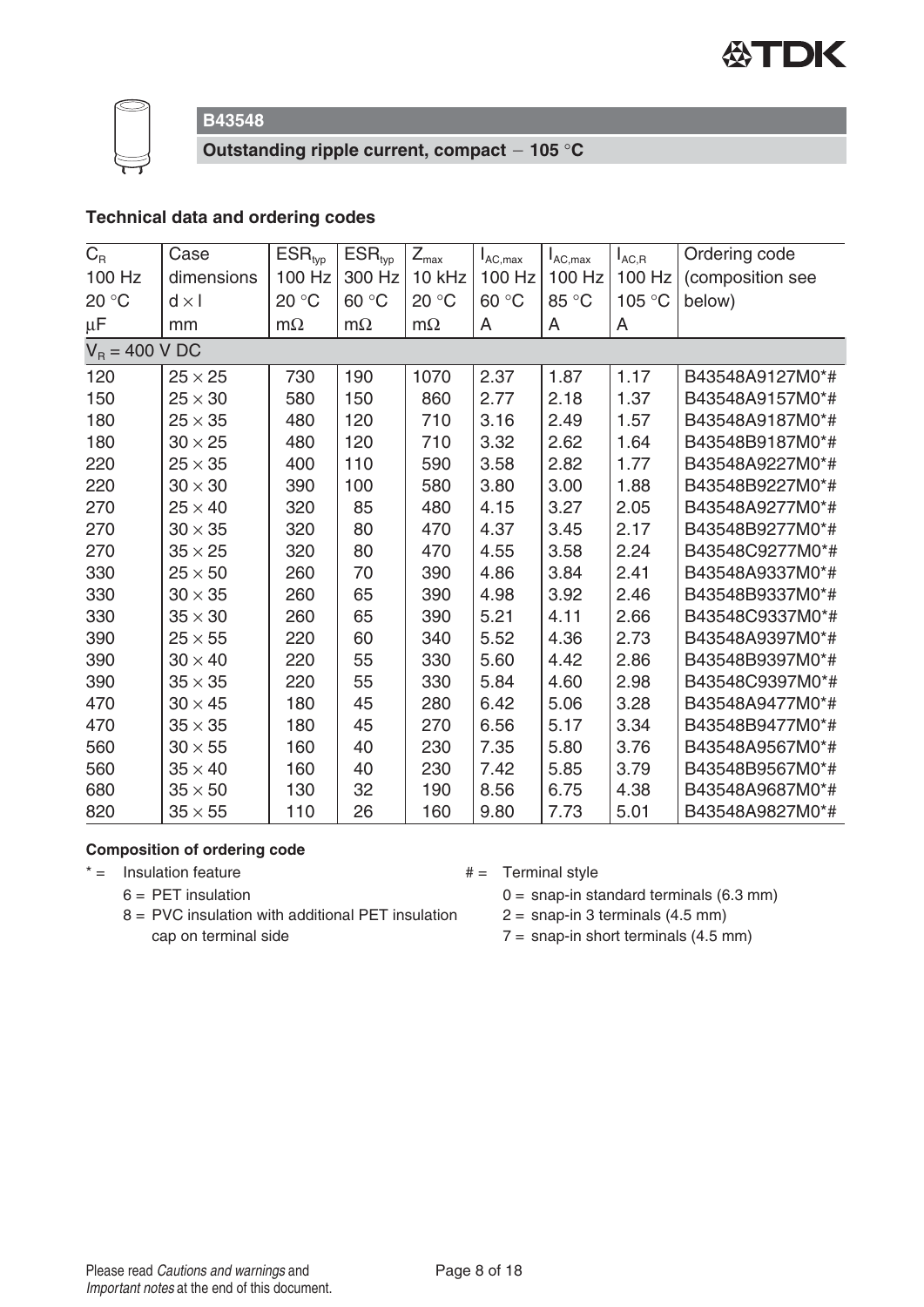

**B43548**

## **Outstanding ripple current, compact 105** °**C**

## **Technical data and ordering codes**

| $C_R$  | Case             | $ESR_{typ}$ | $ESR_{typ}$ | $Z_{\text{max}}$ | $I_{AC,max}$ | $I_{AC,max}$ | $I_{AC,R}$ | Ordering code    |  |
|--------|------------------|-------------|-------------|------------------|--------------|--------------|------------|------------------|--|
| 100 Hz | dimensions       | 100 Hz      | 300 Hz      | 10 kHz           | 100 Hz       | 100 Hz       | 100 Hz     | (composition see |  |
| 20 °C  | $d \times l$     | 20 °C       | 60 °C       | 20 °C            | 60 °C        | 85 °C        | 105 °C     | below)           |  |
| μF     | mm               | $m\Omega$   | $m\Omega$   | $m\Omega$        | A            | A            | A          |                  |  |
|        | $V_R = 450 V DC$ |             |             |                  |              |              |            |                  |  |
| 100    | $25 \times 25$   | 820         | 210         | 1200             | 2.11         | 1.62         | 1.04       | B43548A5107M0*#  |  |
| 120    | $25 \times 30$   | 680         | 170         | 990              | 2.41         | 1.85         | 1.19       | B43548A5127M0*#  |  |
| 150    | $25 \times 35$   | 540         | 140         | 800              | 2.82         | 2.17         | 1.39       | B43548A5157M0*#  |  |
| 150    | $30 \times 25$   | 540         | 140         | 790              | 2.95         | 2.26         | 1.45       | B43548B5157M0*#  |  |
| 180    | $25 \times 40$   | 450         | 120         | 660              | 3.21         | 2.47         | 1.59       | B43548A5187M0*#  |  |
| 180    | $30 \times 30$   | 450         | 110         | 660              | 3.34         | 2.57         | 1.65       | B43548B5187M0*#  |  |
| 180    | $35 \times 25$   | 450         | 110         | 660              | 3.54         | 2.72         | 1.75       | B43548C5187M0*#  |  |
| 220    | $25 \times 45$   | 370         | 100         | 550              | 3.71         | 2.85         | 1.83       | B43548A5227M0*#  |  |
| 220    | $30 \times 35$   | 370         | 90          | 540              | 3.84         | 2.95         | 1.90       | B43548B5227M0*#  |  |
| 220    | $35 \times 30$   | 370         | 90          | 540              | 4.04         | 3.11         | 2.04       | B43548C5227M0*#  |  |
| 270    | $25 \times 50$   | 300         | 80          | 450              | 4.31         | 3.31         | 2.13       | B43548A5277M0*#  |  |
| 270    | $30 \times 40$   | 300         | 75          | 440              | 4.42         | 3.40         | 2.23       | B43548B5277M0*#  |  |
| 270    | $35 \times 30$   | 300         | 75          | 440              | 4.57         | 3.51         | 2.30       | B43548C5277M0*#  |  |
| 330    | $30 \times 45$   | 240         | 60          | 360              | 5.09         | 3.91         | 2.57       | B43548A5337M0*#  |  |
| 330    | $35 \times 35$   | 240         | 60          | 360              | 5.25         | 4.03         | 2.65       | B43548B5337M0*#  |  |
| 390    | $30 \times 50$   | 210         | 50          | 310              | 5.75         | 4.42         | 2.90       | B43548A5397M0*#  |  |
| 390    | $35 \times 40$   | 210         | 50          | 310              | 5.88         | 4.52         | 2.97       | B43548B5397M0*#  |  |
| 470    | $30 \times 55$   | 170         | 45          | 260              | 6.61         | 5.08         | 3.33       | B43548A5477M0*#  |  |
| 470    | $35 \times 45$   | 170         | 45          | 250              | 6.69         | 5.14         | 3.38       | B43548B5477M0*#  |  |
| 560    | $35 \times 50$   | 140         | 36          | 210              | 7.58         | 5.82         | 3.82       | B43548A5567M0*#  |  |

#### **Composition of ordering code**

- $* =$  Insulation feature  $* =$  Terminal style
	- $6 = PET$  insulation
	- 8 = PVC insulation with additional PET insulation cap on terminal side
- - $0 =$  snap-in standard terminals (6.3 mm)
	- $2 =$  snap-in 3 terminals (4.5 mm)
	- $7 =$  snap-in short terminals  $(4.5 \text{ mm})$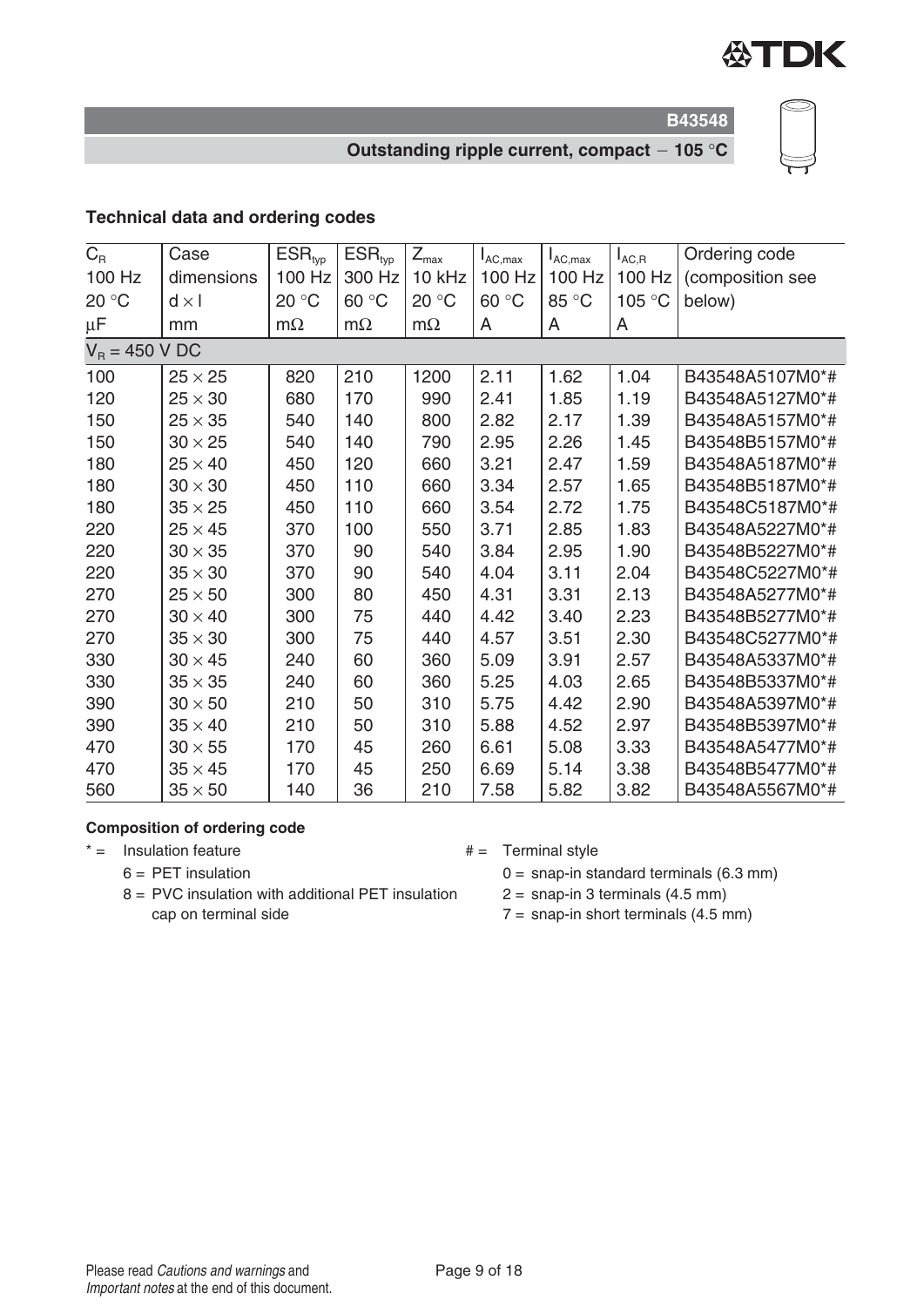



**Outstanding ripple current, compact 105** °**C**

## **Technical data and ordering codes**

| $C_R$  | Case             | $ESR_{typ}$ | $ESR_{typ}$ | $Z_{\textrm{max}}$ | $I_{AC,max}$ | $I_{AC,max}$ | $I_{AC,R}$ | Ordering code    |  |
|--------|------------------|-------------|-------------|--------------------|--------------|--------------|------------|------------------|--|
| 100 Hz | dimensions       | 100 Hz      | 300 Hz      | 10 kHz             | 100 Hz       | 100 Hz       | 100 Hz     | (composition see |  |
| 20 °C  | $d \times I$     | 20 °C       | 60 °C       | 20 °C              | 60 °C        | 85 °C        | 105 °C     | below)           |  |
| μF     | mm               | $m\Omega$   | $m\Omega$   | $m\Omega$          | A            | A            | A          |                  |  |
|        | $V_R = 500 V DC$ |             |             |                    |              |              |            |                  |  |
| 68     | $25 \times 25$   | 1020        | 270         | 1440               | 1.43         | 1.34         | 0.78       | B43548A6686M0*#  |  |
| 82     | $25 \times 30$   | 840         | 220         | 1190               | 1.73         | 1.53         | 0.89       | B43548A6826M0*#  |  |
| 100    | $25 \times 35$   | 690         | 180         | 980                | 2.11         | 1.76         | 1.02       | B43548A6107M0*#  |  |
| 100    | $30 \times 25$   | 690         | 180         | 970                | 2.11         | 1.84         | 1.07       | B43548B6107M0*#  |  |
| 120    | $25 \times 35$   | 580         | 150         | 820                | 2.53         | 1.97         | 1.14       | B43548A6127M0*#  |  |
| 120    | $30 \times 30$   | 570         | 150         | 810                | 2.53         | 2.08         | 1.21       | B43548B6127M0*#  |  |
| 150    | $25 \times 45$   | 460         | 120         | 650                | 3.04         | 2.34         | 1.36       | B43548A6157M0*#  |  |
| 150    | $30 \times 35$   | 460         | 120         | 650                | 3.14         | 2.42         | 1.41       | B43548B6157M0*#  |  |
| 150    | $35 \times 25$   | 460         | 120         | 660                | 3.17         | 2.49         | 1.44       | B43548C6157M0*#  |  |
| 180    | $25 \times 50$   | 390         | 100         | 550                | 3.48         | 2.68         | 1.56       | B43548A6187M0*#  |  |
| 180    | $30 \times 35$   | 380         | 100         | 540                | 3.53         | 2.71         | 1.58       | B43548B6187M0*#  |  |
| 180    | $35 \times 30$   | 390         | 100         | 550                | 3.67         | 2.82         | 1.68       | B43548C6187M0*#  |  |
| 220    | $25 \times 55$   | 320         | 85          | 450                | 4.03         | 3.10         | 1.80       | B43548A6227M0*#  |  |
| 220    | $30 \times 40$   | 310         | 80          | 450                | 4.07         | 3.13         | 1.86       | B43548B6227M0*#  |  |
| 220    | $35 \times 35$   | 320         | 85          | 450                | 4.20         | 3.22         | 1.92       | B43548C6227M0*#  |  |
| 270    | $30 \times 50$   | 260         | 65          | 360                | 4.74         | 3.64         | 2.18       | B43548A6277M0*#  |  |
| 270    | $35 \times 40$   | 260         | 70          | 370                | 4.80         | 3.69         | 2.21       | B43548B6277M0*#  |  |
| 330    | $30 \times 55$   | 210         | 55          | 300                | 5.48         | 4.21         | 2.52       | B43548A6337M0*#  |  |
| 330    | $35 \times 45$   | 210         | 55          | 300                | 5.50         | 4.23         | 2.53       | B43548B6337M0*#  |  |
| 390    | $35 \times 50$   | 180         | 50          | 260                | 6.18         | 4.75         | 2.84       | B43548A6397M0*#  |  |
| 470    | $35 \times 55$   | 150         | 40          | 210                | 7.05         | 5.42         | 3.23       | B43548A6477M0*#  |  |

#### **Composition of ordering code**

- $* =$  Insulation feature  $* =$  Terminal style
	- $6 = PET$  insulation
- 
- 8 = PVC insulation with additional PET insulation cap on terminal side
- $0 =$  snap-in standard terminals (6.3 mm)  $2 =$  snap-in 3 terminals (4.5 mm)
- $7 =$  snap-in short terminals (4.5 mm)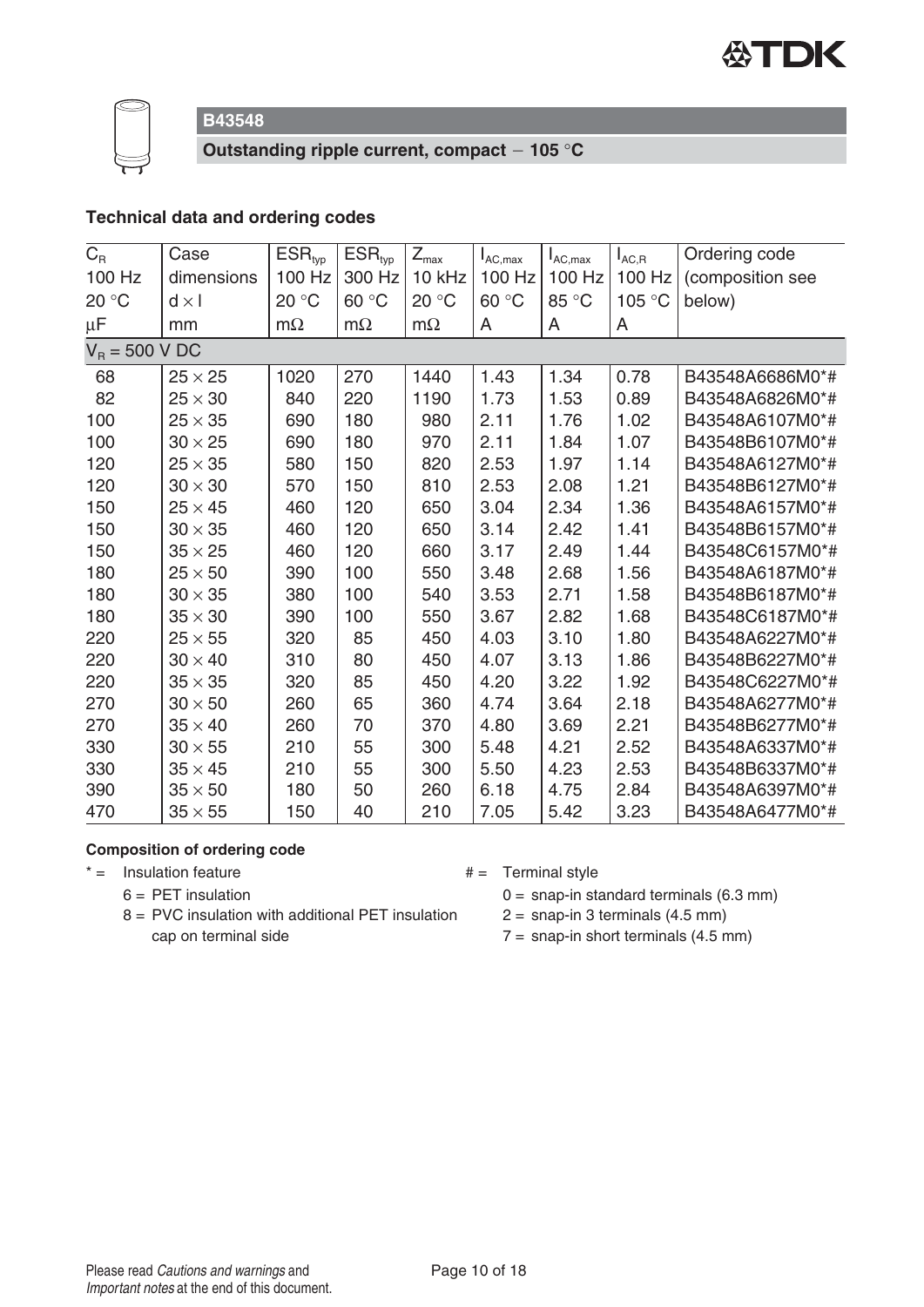

**Outstanding ripple current, compact 105** °**C**

#### **Useful life**1)

For useful life calculations, please use our web-based "AlCap Useful Life Calculation Tool", which can be found on the Internet under the following link:

www.tdk-electronics.tdk.com/alcap

The AlCap Useful Life Calculation Tool provides calculations of useful life as well as additional data for selected capacitor types under operating conditions defined by the user.

In addition, it is possible to calculate useful life expectancies based on temperatures measured by the user in the application.







1) Refer to chapter "General technical information, 5 Useful life" on how to interpret useful life.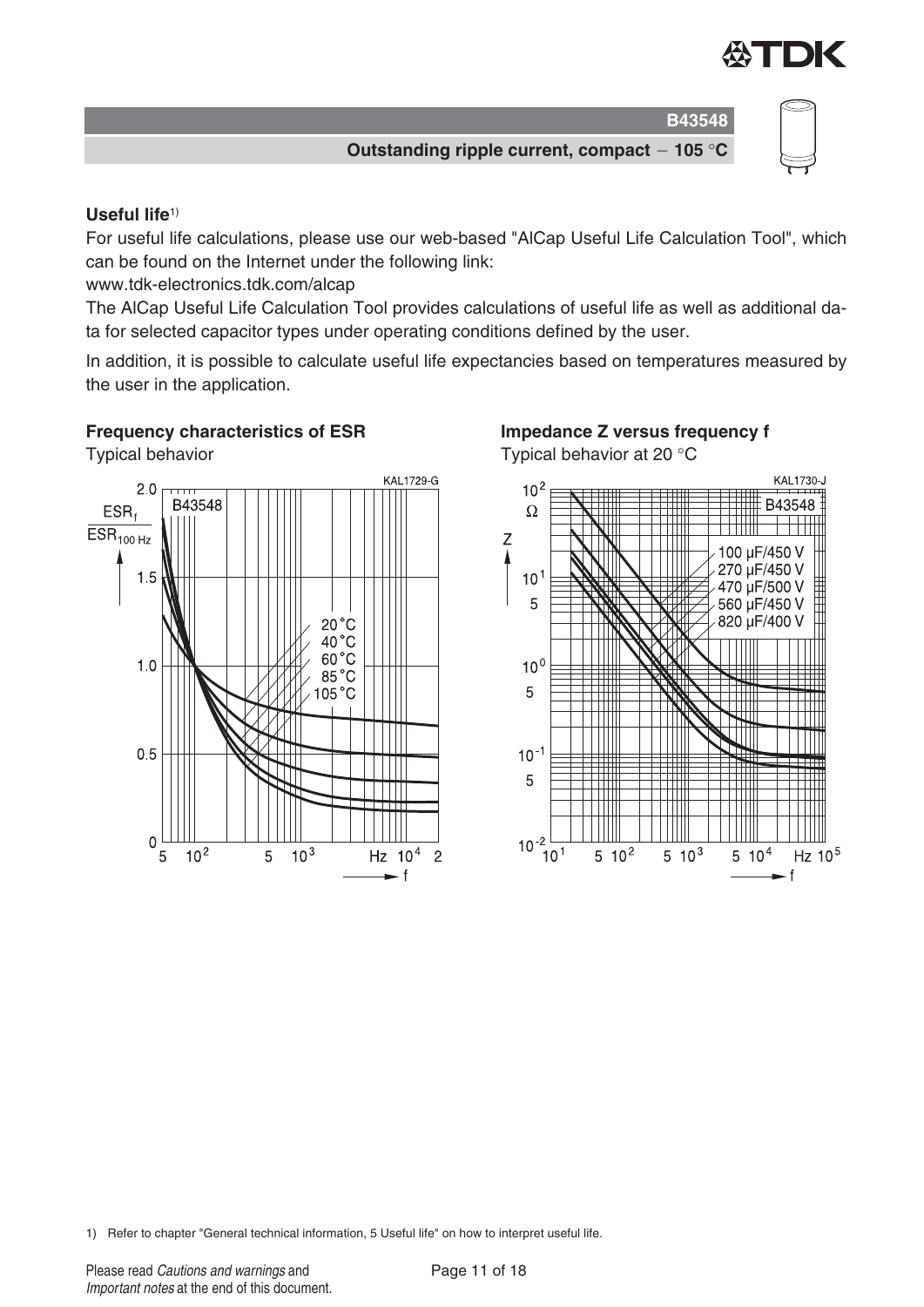



**Outstanding ripple current, compact 105** °**C**

#### **Cautions and warnings**

#### **Personal safety**

The electrolytes used have been optimized both with a view to the intended application and with regard to health and environmental compatibility. They do not contain any solvents that are detrimental to health, e.g. dimethyl formamide (DMF) or dimethyl acetamide (DMAC). Furthermore, some of the high-voltage electrolytes used are self-extinguishing.

As far as possible, we do not use any dangerous chemicals or compounds to produce operating electrolytes, although in exceptional cases, such materials must be used in order to achieve specific physical and electrical properties because no alternative materials are currently known. We do, however, restrict the amount of dangerous materials used in our products to an absolute minimum.

Materials and chemicals used in our aluminum electrolytic capacitors are continuously adapted in compliance with the TDK Electronics Corporate Environmental Policy and the latest EU regulations and guidelines such as RoHS, REACH/SVHC, GADSL, and ELV.

MDS (Material Data Sheets) are available on our website for all types listed in the data book. MDS for customer specific capacitors are available upon request. MSDS (Material Safety Data Sheets) are available for our electrolytes upon request.

Nevertheless, the following rules should be observed when handling aluminum electrolytic capacitors: No electrolyte should come into contact with eyes or skin. If electrolyte does come into contact with the skin, wash the affected areas immediately with running water. If the eyes are affected, rinse them for 10 minutes with plenty of water. If symptoms persist, seek medical treatment. Avoid inhaling electrolyte vapor or mists. Workplaces and other affected areas should be well ventilated. Clothing that has been contaminated by electrolyte must be changed and rinsed in water.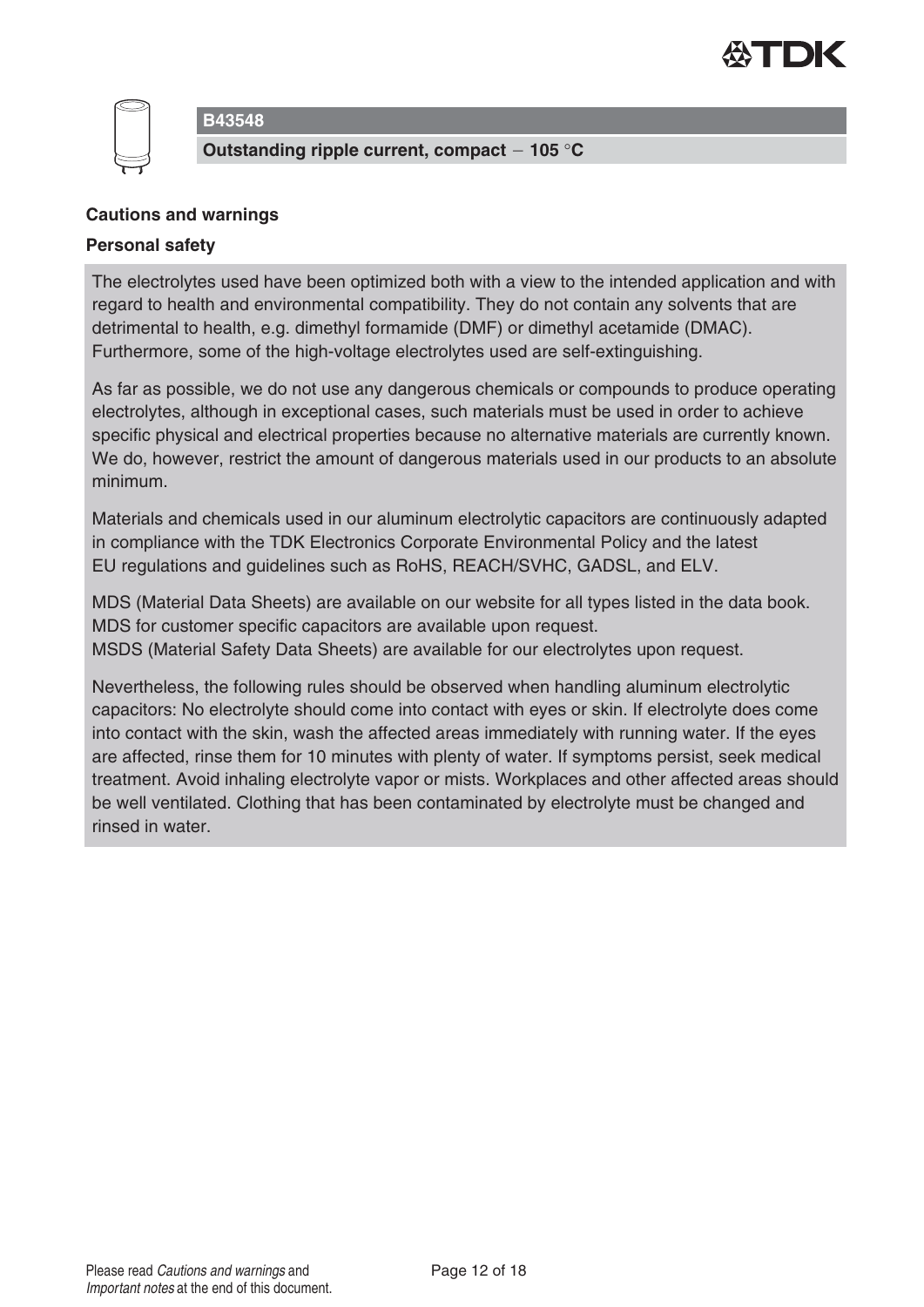

**Outstanding ripple current, compact 105** °**C**

## **Product safety**

The table below summarizes the safety instructions that must be observed without fail. A detailed description can be found in the relevant sections of seperate file chapter "General technical information".

| <b>Topic</b>                                          | Safety information                                                                                                                                                                                                                                                                                                                                                                                                   | Reference<br>chapter "General<br>technical information"                |
|-------------------------------------------------------|----------------------------------------------------------------------------------------------------------------------------------------------------------------------------------------------------------------------------------------------------------------------------------------------------------------------------------------------------------------------------------------------------------------------|------------------------------------------------------------------------|
| Polarity                                              | Make sure that polar capacitors are connected<br>with the right polarity.                                                                                                                                                                                                                                                                                                                                            | 1<br>"Basic construction of<br>aluminum electrolytic<br>capacitors"    |
| Reverse voltage                                       | Voltages of opposite polarity should be prevented<br>by connecting a diode.                                                                                                                                                                                                                                                                                                                                          | 3.1.6<br>"Reverse voltage"                                             |
| Mounting<br>position of screw-<br>terminal capacitors | Screw terminal capacitors must not be mounted<br>with terminals facing down unless otherwise<br>specified.                                                                                                                                                                                                                                                                                                           | 11.1.<br>"Mounting positions of<br>capacitors with screw<br>terminals" |
| Robustness of<br>terminals                            | The following maximum tightening torques must<br>not be exceeded when connecting screw<br>terminals:<br>M5: 2.5 Nm<br>M6: 4.0 Nm                                                                                                                                                                                                                                                                                     | 11.3<br>"Mounting torques"                                             |
| Mounting of<br>single-ended<br>capacitors             | The internal structure of single-ended capacitors<br>might be damaged if excessive force is applied to<br>the lead wires.<br>Avoid any compressive, tensile or flexural stress.<br>Do not move the capacitor after soldering to PC<br>board.<br>Do not pick up the PC board by the soldered<br>capacitor.<br>Do not insert the capacitor on the PC board with a<br>hole space different to the lead space specified. | 11.4<br>"Mounting<br>considerations for<br>single-ended capacitors"    |
| Soldering                                             | Do not exceed the specified time or temperature<br>limits during soldering.                                                                                                                                                                                                                                                                                                                                          | 11.5<br>"Soldering"                                                    |
| Soldering,<br>cleaning agents                         | Do not allow halogenated hydrocarbons to come<br>into contact with aluminum electrolytic capacitors.                                                                                                                                                                                                                                                                                                                 | 11.6<br>"Cleaning agents"                                              |
| Upper category<br>temperature                         | Do not exceed the upper category temperature.                                                                                                                                                                                                                                                                                                                                                                        | 7.2<br>"Maximum permissible<br>operating temperature"                  |
| Passive<br>flammability                               | Avoid external energy, e.g. fire.                                                                                                                                                                                                                                                                                                                                                                                    | 8.1<br>"Passive flammability"                                          |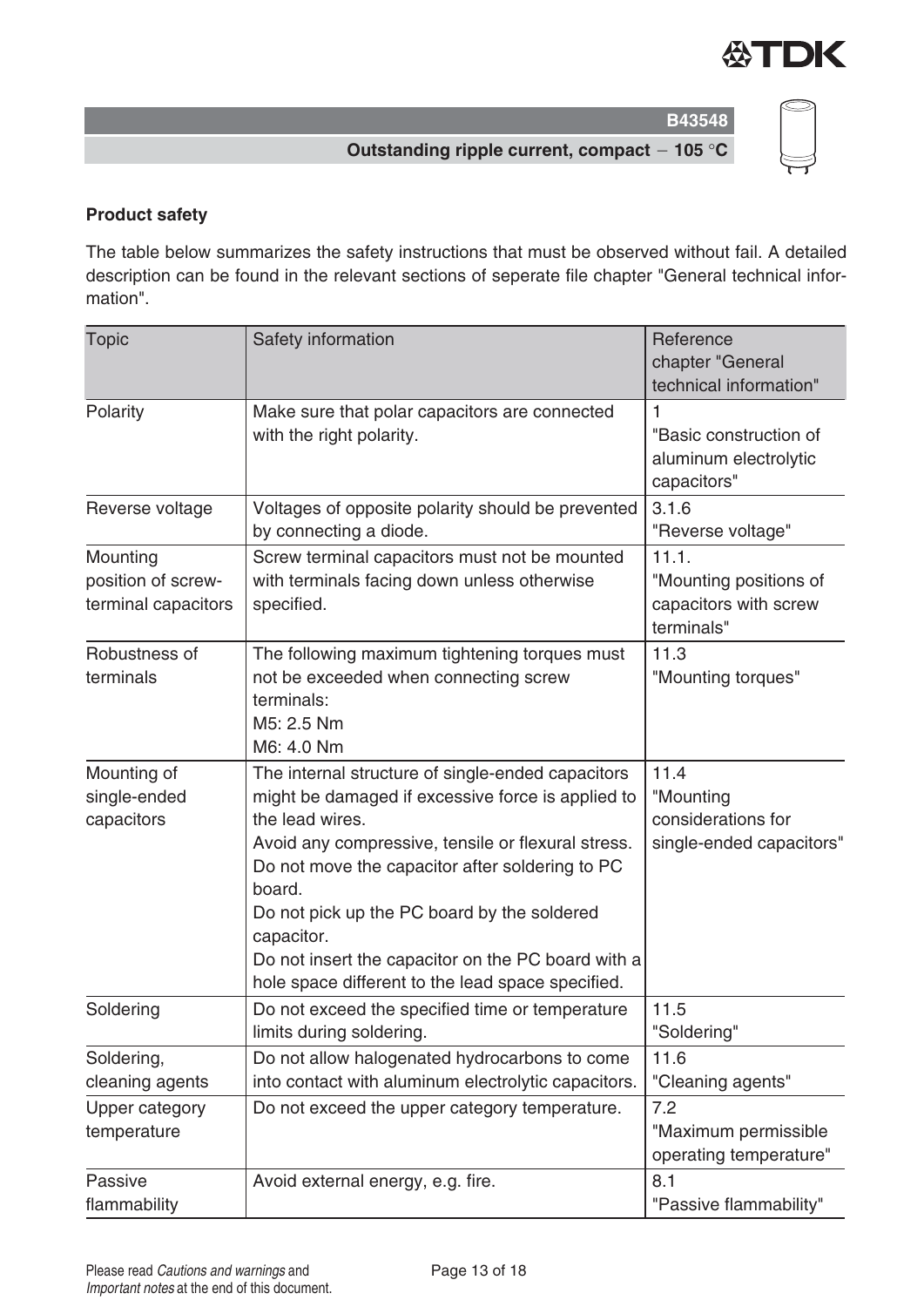



**Outstanding ripple current, compact 105** °**C**

| <b>Topic</b>                                   | Safety information                                                                                                                                                                                                                                          | Reference<br>chapter "General<br>technical information"   |
|------------------------------------------------|-------------------------------------------------------------------------------------------------------------------------------------------------------------------------------------------------------------------------------------------------------------|-----------------------------------------------------------|
| Active<br>flammability                         | Avoid overload of the capacitors.                                                                                                                                                                                                                           | 8.2<br>"Active flammability"                              |
| Maintenance                                    | Make periodic inspections of the capacitors.<br>Before the inspection, make sure that the power<br>supply is turned off and carefully discharge the<br>capacitors.<br>Do not apply excessive mechanical stress to the<br>capacitor terminals when mounting. | 10<br>"Maintenance"                                       |
| Storage                                        | Do not store capacitors at high temperatures or<br>high humidity. Capacitors should be stored at<br>+5 to +35 °C and a relative humidity of $\leq$ 75%.                                                                                                     | 7.3<br>"Shelf life and storage<br>conditions"             |
|                                                |                                                                                                                                                                                                                                                             | Reference<br>chapter "Capacitors with<br>screw terminals" |
| Breakdown strength<br>of insulating<br>sleeves | Do not damage the insulating sleeve, especially<br>when ring clips are used for mounting.                                                                                                                                                                   | "Screw terminals $-$<br>accessories"                      |

## **Display of ordering codes for TDK Electronics products**

The ordering code for one and the same product can be represented differently in data sheets, data books, other publications, on the company website, or in order-related documents such as shipping notes, order confirmations and product labels. The varying representations of the ordering codes are due to different processes employed and do not affect the specifications of the respective products.

Detailed information can be found on the Internet under

www.tdk-electronics.tdk.com/orderingcodes.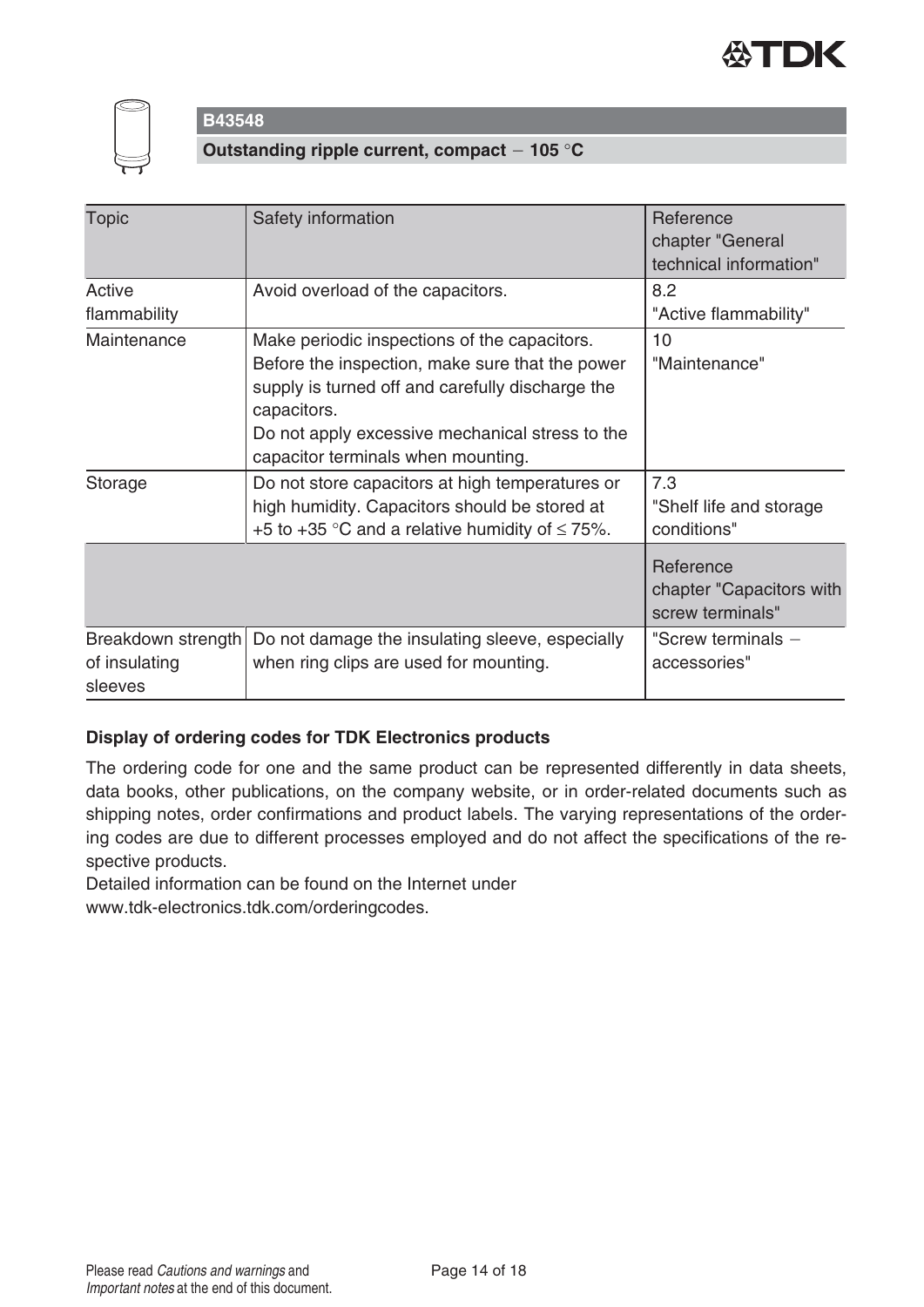

**B43548**

**Outstanding ripple current, compact 105** °**C**

## **Symbols and terms**

| Symbol                       | English                                                      | German                                                       |
|------------------------------|--------------------------------------------------------------|--------------------------------------------------------------|
| $\mathsf C$                  | Capacitance                                                  | Kapazität                                                    |
| $C_{R}$                      | Rated capacitance                                            | Nennkapazität                                                |
| $C_{\rm S}$                  | Series capacitance                                           | Serienkapazität                                              |
| $C_{S,T}$                    | Series capacitance at temperature T                          | Serienkapazität bei Temperatur T                             |
| $C_{\text{f}}$               | Capacitance at frequency f                                   | Kapazität bei Frequenz f                                     |
| d                            | Case diameter, nominal dimension                             | Gehäusedurchmesser, Nennmaß                                  |
| $d_{\text{max}}$             | Maximum case diameter                                        | Maximaler Gehäusedurchmesser                                 |
| <b>ESL</b>                   | Self-inductance                                              | Eigeninduktivität                                            |
| <b>ESR</b>                   | Equivalent series resistance                                 | Ersatzserienwiderstand                                       |
| $ESR_t$                      | Equivalent series resistance at<br>frequency f               | Ersatzserienwiderstand bei Frequenz f                        |
| ESR <sub>T</sub>             | Equivalent series resistance at<br>temperature T             | Ersatzserienwiderstand bei Temperatur T                      |
| f                            | Frequency                                                    | Frequenz                                                     |
|                              | Current                                                      | <b>Strom</b>                                                 |
| $I_{AC}$                     | Alternating current (ripple current)                         | Wechselstrom                                                 |
| $I_{AC,RMS}$                 | Root-mean-square value of alternating<br>current             | Wechselstrom, Effektivwert                                   |
| $I_{AC,f}$                   | Ripple current at frequency f                                | Wechselstrom bei Frequenz f                                  |
| $I_{AC,max}$                 | Maximum permissible ripple current                           | Maximal zulässiger Wechselstrom                              |
| $I_{AC, R}$                  | Rated ripple current                                         | Nennwechselstrom                                             |
| $I_{\text{leak}}$            | Leakage current                                              | Reststrom                                                    |
| I <sub>leak,op</sub>         | Operating leakage current                                    | Betriebsreststrom                                            |
|                              | Case length, nominal dimension                               | Gehäuselänge, Nennmaß                                        |
| $I_{\text{max}}$             | Maximum case length (without<br>terminals and mounting stud) | Maximale Gehäuselänge (ohne Anschlüsse<br>und Gewindebolzen) |
| R                            | Resistance                                                   | Widerstand                                                   |
| $R_{ins}$                    | Insulation resistance                                        | Isolationswiderstand                                         |
| $\mathsf{R}_{\mathsf{symm}}$ | <b>Balancing resistance</b>                                  | Symmetrierwiderstand                                         |
| Τ                            | Temperature                                                  | Temperatur                                                   |
| $\Delta T$                   | Temperature difference                                       | Temperaturdifferenz                                          |
| $T_A$                        | Ambient temperature                                          | Umgebungstemperatur                                          |
| $T_{\rm c}$                  | Case temperature                                             | Gehäusetemperatur                                            |
| $T_B$                        | Capacitor base temperature                                   | Temperatur des Gehäusebodens                                 |
| t                            | Time                                                         | Zeit                                                         |
| $\Delta t$                   | Period                                                       | Zeitraum                                                     |
| $t_{b}$                      | Service life (operating hours)                               | Brauchbarkeitsdauer (Betriebszeit)                           |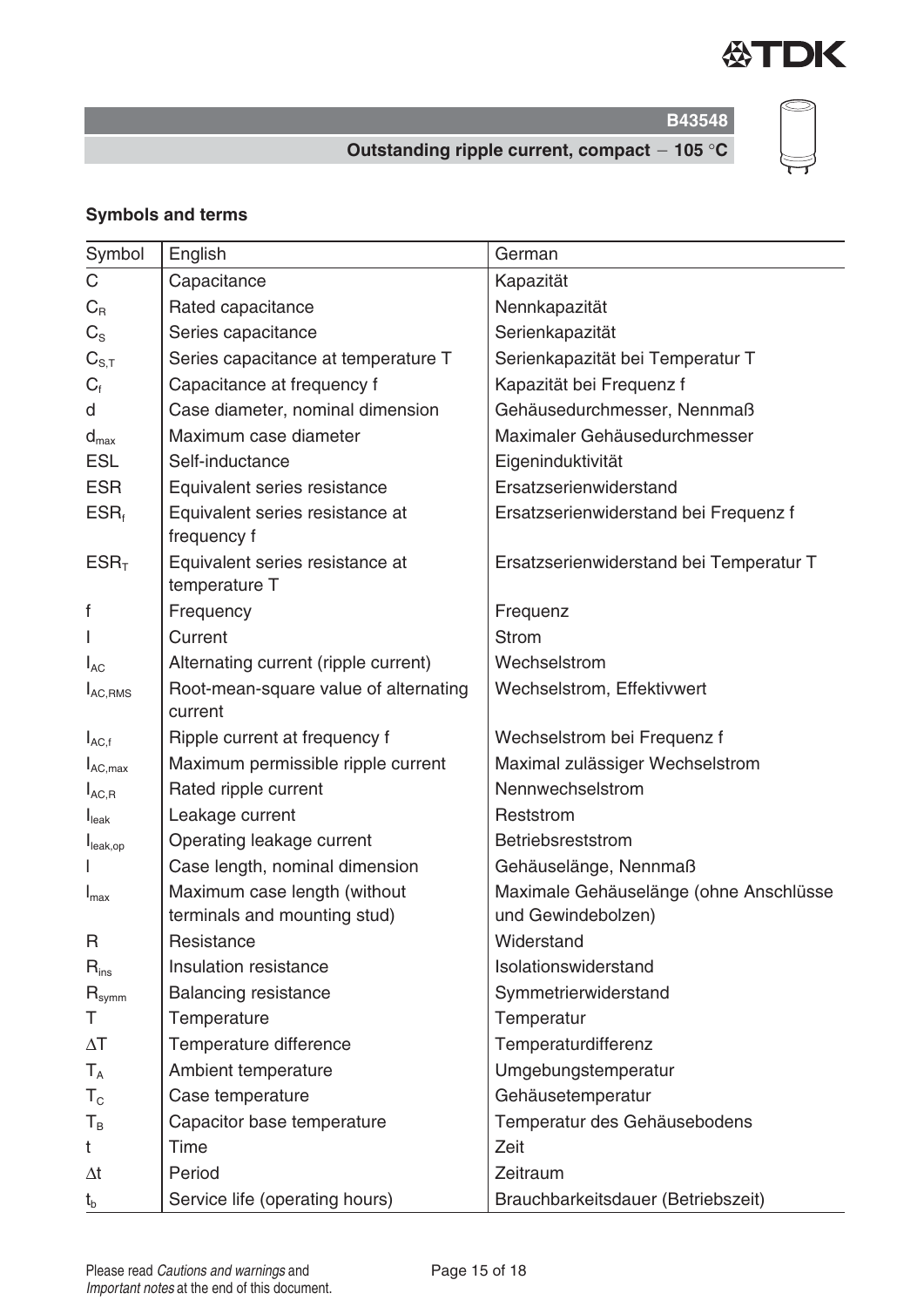



**Outstanding ripple current, compact 105** °**C**

| Symbol          | English                                 | German                               |
|-----------------|-----------------------------------------|--------------------------------------|
| $\vee$          | Voltage                                 | Spannung                             |
| $V_F$           | Forming voltage                         | Formierspannung                      |
| $V_{op}$        | Operating voltage                       | Betriebsspannung                     |
| $V_{\rm R}$     | Rated voltage, DC voltage               | Nennspannung, Gleichspannung         |
| $V_{\rm S}$     | Surge voltage                           | Spitzenspannung                      |
| $X_{C}$         | Capacitive reactance                    | Kapazitiver Blindwiderstand          |
| $X_{L}$         | Inductive reactance                     | Induktiver Blindwiderstand           |
| Z               | Impedance                               | Scheinwiderstand                     |
| $Z_T$           | Impedance at temperature T              | Scheinwiderstand bei Temperatur T    |
| tan $\delta$    | Dissipation factor                      | Verlustfaktor                        |
| $\lambda$       | Failure rate                            | Ausfallrate                          |
| $\varepsilon_0$ | Absolute permittivity                   | Elektrische Feldkonstante            |
| $\epsilon_{r}$  | Relative permittivity                   | Dielektrizitätszahl                  |
| $\omega$        | Angular velocity; $2 \cdot \pi \cdot f$ | Kreisfrequenz; $2 \cdot \pi \cdot f$ |

## **Note**

All dimensions are given in mm.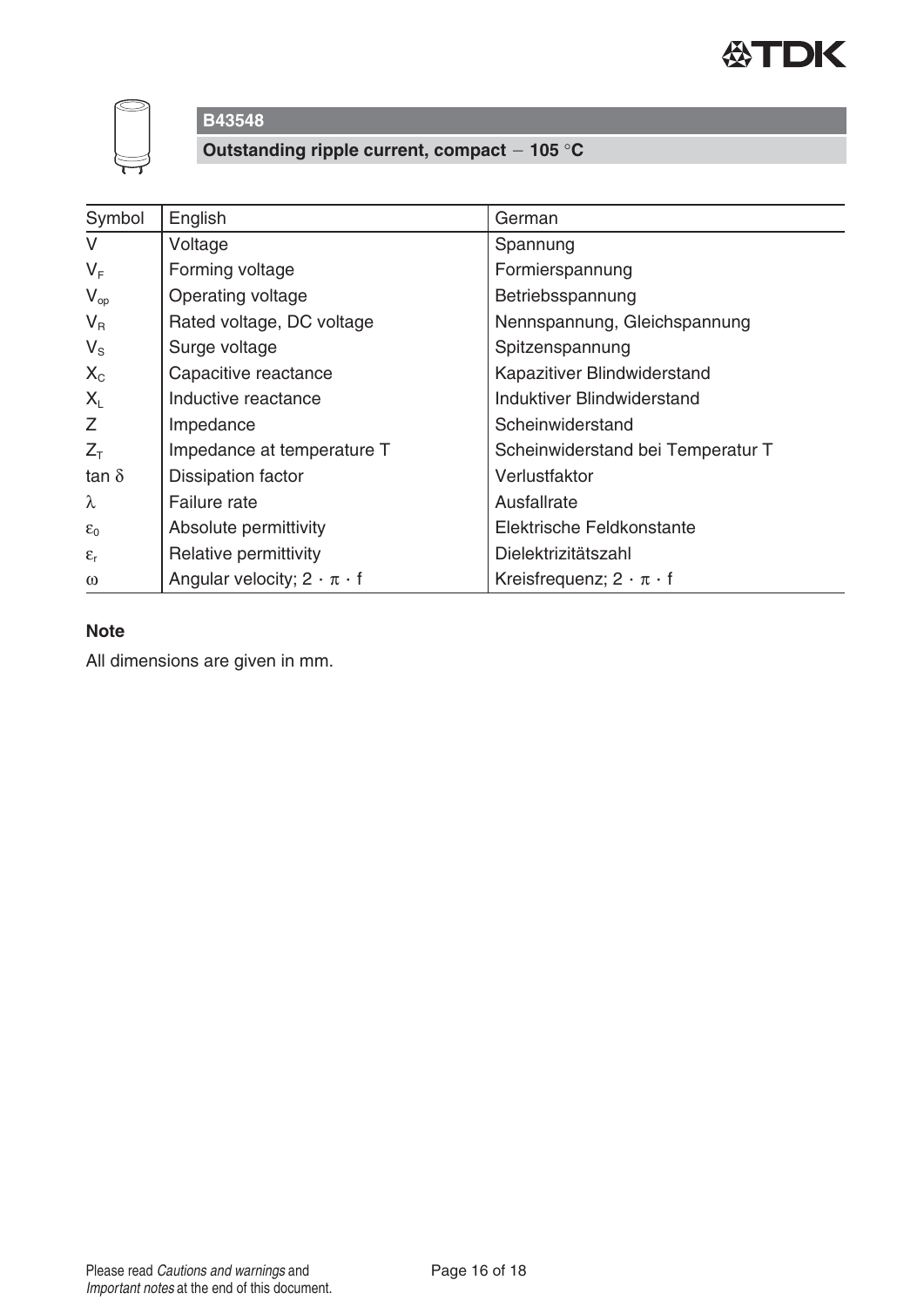

The following applies to all products named in this publication:

- 1. Some parts of this publication contain **statements about the suitability of our products for certain areas of application**. These statements are based on our knowledge of typical requirements that are often placed on our products in the areas of application concerned. We nevertheless expressly point out **that such statements cannot be regarded as binding statements about the suitability of our products for a particular customer application**. As a rule, we are either unfamiliar with individual customer applications or less familiar with them than the customers themselves. For these reasons, it is always ultimately incumbent on the customer to check and decide whether a product with the properties described in the product specification is suitable for use in a particular customer application.
- 2. We also point out that **in individual cases, a malfunction of electronic components or failure before the end of their usual service life cannot be completely ruled out in the current state of the art, even if they are operated as specified**. In customer applications requiring a very high level of operational safety and especially in customer applications in which the malfunction or failure of an electronic component could endanger human life or health (e.g. in accident prevention or lifesaving systems), it must therefore be ensured by means of suitable design of the customer application or other action taken by the customer (e.g. installation of protective circuitry or redundancy) that no injury or damage is sustained by third parties in the event of malfunction or failure of an electronic component.
- 3. **The warnings, cautions and product-specific notes must be observed.**
- 4. In order to satisfy certain technical requirements, **some of the products described in this publication may contain substances subject to restrictions in certain jurisdictions (e.g. because they are classed as hazardous)**. Useful information on this will be found in our Material Data Sheets on the Internet (www.tdk-electronics.tdk.com/material). Should you have any more detailed questions, please contact our sales offices.
- 5. We constantly strive to improve our products. Consequently, **the products described in this publication may change from time to time**. The same is true of the corresponding product specifications. Please check therefore to what extent product descriptions and specifications contained in this publication are still applicable before or when you place an order. We also **reserve the right to discontinue production and delivery of products**. Consequently, we cannot guarantee that all products named in this publication will always be available. The aforementioned does not apply in the case of individual agreements deviating from the foregoing for customer-specific products.
- 6. Unless otherwise agreed in individual contracts, **all orders are subject to our General Terms and Conditions of Supply**.